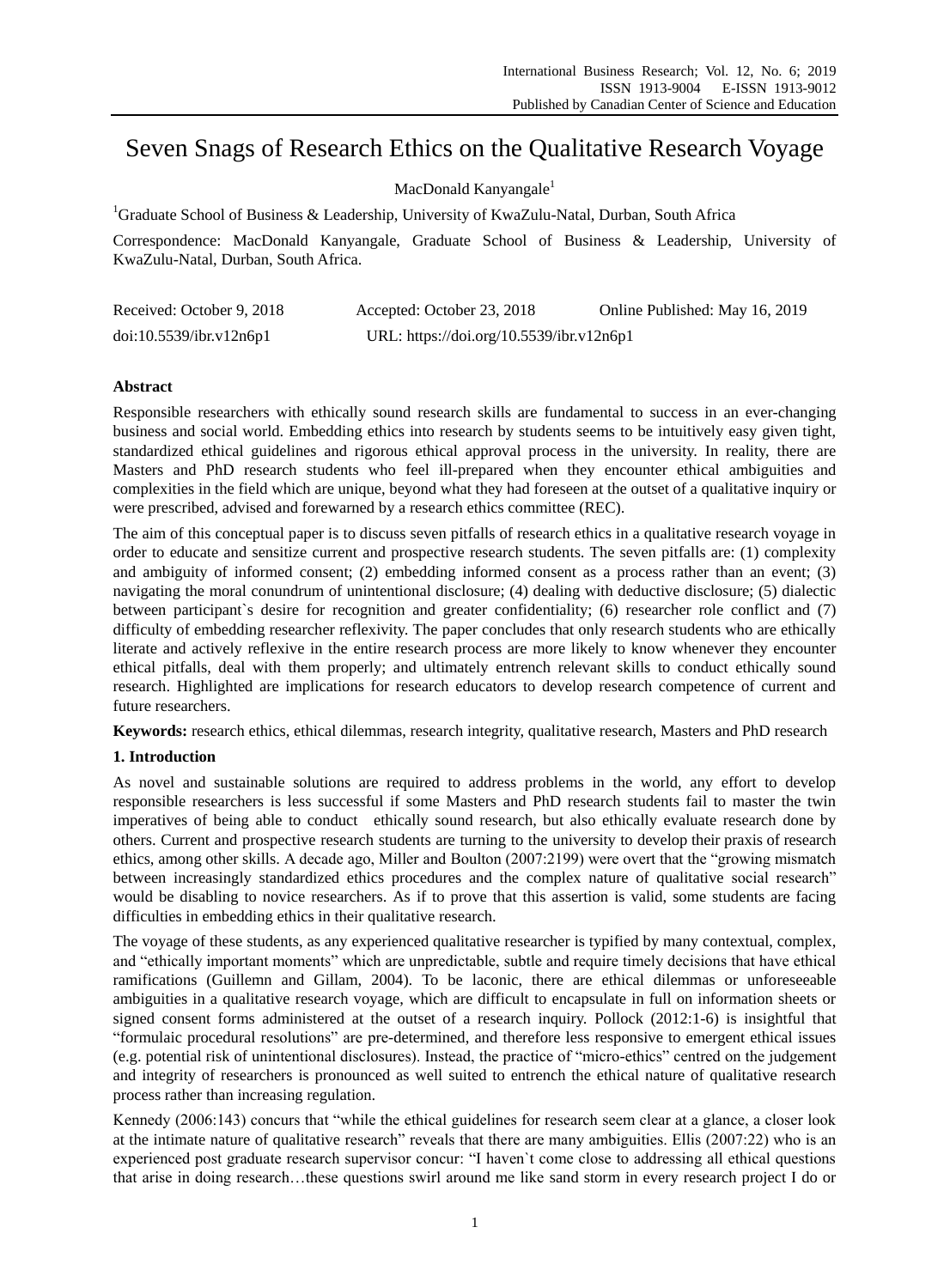supervise". In short, ethics are an inextricable part of research, elusive, pervasive, but also complex to both students and research supervisors. It is therefore baffling to research supervisors and external examiners when postgraduate students are not able to explicitly and meaningfully report on ethical ambiguities in their qualitative research. This invokes a variety of questions: does the absence of ethical dilemmas in research reports imply that research students are simply under-reporting or oblivious of ethical pitfalls and challenges, hoping they do not matter; or failing to discuss how they dealt with genuine ethical challenges and pitfalls, if at all, they actually did? The lack of concrete answers to these critical questions fuel research educators to fathom potential reasons for poor praxis of research ethics by some Masters and PhD research students of qualitative research, its broader consequences, and possible corrective efforts. Outside the academy, organizational leaders are concerned with failure to develop research competences of employees. This has a negative impact on the mix of skills in the pipeline of leadership and management of research departments. Overall, it is worrisome to the research community as students become not just users of research, but sometimes researchers themselves expected to execute ethically sound research on various issues. Thus, there is an urgent and compelling need to fathom ethical pitfalls in research faced by students and disseminate this epistemic knowledge to all research students, research educators and any institution that educate and develop researchers.

In this vein, the purpose of this conceptual paper is to discuss seven ethical pitfalls and challenges on the qualitative research voyage, and alert current, prospective research students and novice researchers to possible ways of dealing or avoiding research pitfalls without compromising research ethics. The intention of describing the pitfall is by far not to attack those whose work exhibits them. As a point of departure, this paper discusses key paradigms of ethics as a foundation for understanding research ethics within the broad philosophy of ethics in general. Thereafter, the paper discusses specific pitfalls and challenges of research ethics, which are capable of scuppering any unwary Masters and PhD research student or novice researcher. Finally, the paper encapsulates key implications for embedding research ethics.

## **2. Paradigms of Ethics and Concept of Research Ethics**

It is scholarly sound that any endeavour to understand the concept of research ethics is buttressed by extant schools of thought on ethics. Following a cursory review of literature on ethics, three instructive paradigms, namely consequentialism, deontology and virtue ethics are drawn from the work of Collins (2012:149-157), Crockett (2005) and (De Klerk, 2017) to enrich our understanding of ethics in general and research ethics in particular. The three paradigms of ethics are selected for discussion primarily because they espouse relevant philosophy, which inform ethical practice in research, and has been key in influencing the code of ethics used by researchers.

#### *2.1 Consequentialism Paradigm*

Profoundly, consequentialism requires us to judge our actions as right according to their consequences or achieving some good state of affairs (De Klerk, 2017:262; Schwandt, 2015:91). In this regard, consequentialism upholds the notion that ethics are exogenous to people or a person. Thus, the anticipated outcomes of action are central in judging action as right (Collins, 2012:149-151). In this way, consequentialism embraces "ends-based" theories of ethics that pronounces the importance of analysing the predicted outcome of action or decision to understand moral worth (Thorpe, 2014:261). For example, egoism theory focuses on outcomes in terms of self-interested desires and interest whilst simultaneously caring about the interest of others. Egoism theory is essentially about judging a decision and action as right if it conforms, furthers and not conflicts with one`s self-interest and well-being. Alternatively, social group relativism is a theory of ethics which judges action as right if it conforms to one`s social group`s norms. The association of oneself with ethical standards of a group and sharing of social group interests is useful in defining what is right. Collins (2012:149-151) also posit that cultural relativism is another ethical theory. In simple terms, this theory stress that action is right if it relates, and conforms to national culture and set of laws. Utilitarianism as advanced by Mill and Bentham is a more complex theory within the consequentialism paradigm. It upholds that what matters is the greatest good for the greatest number (Mondal, 2016). Criticisms of consequentialism include the lack of responsiveness to minority interests. Other critics highlight that the ethical primacy of "outcome" downplays the "means" of ethics (Thorpe, 2014:261). In consequentialism, questionable practices are acceptable as long as the consequences are not negative or hurt anyone substantively.

## *2.2 Deontological Paradigm*

Deontological theories of ethics posit that action is right if it is something that everyone should do (Collins, 2012:149). This paradigm comprise "rule-based" theories of ethics which stresses that ethical judgments should be grounded in universal, external rules of what is right to do (De Klerk, 2017:262; Schwandt, 2015:91). The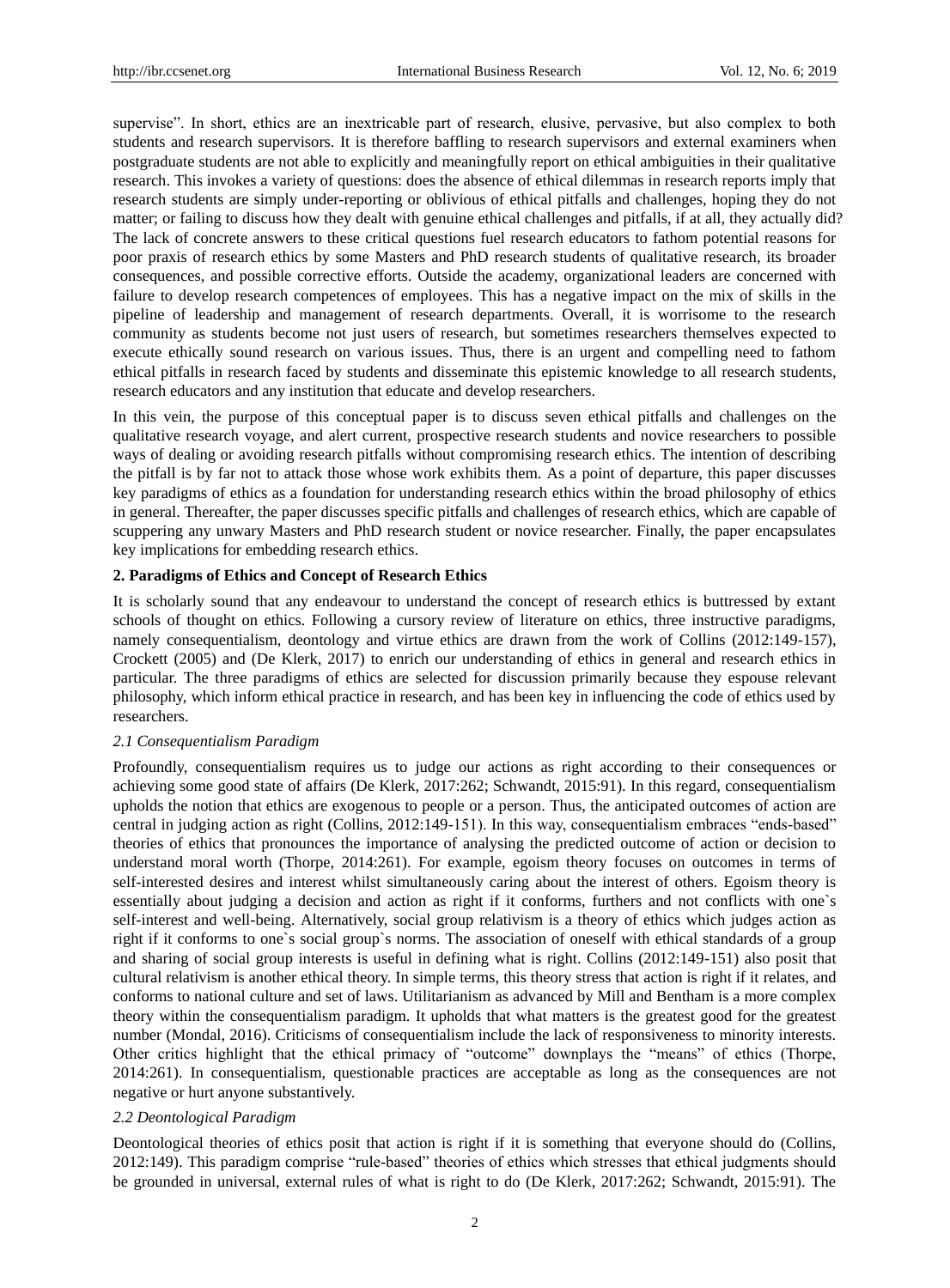analogous maxim of deontology is "do as you would be done by" (Crockett, 2005:193). The deontological paradigm inform researchers to ethically focus on "what *ought* I to do" and not "what do I *want* to do" (Thorpe, 2014:262). It is prudent to realize that the idea of rightness and wrongness being in the action (the means) distinguishes deontology from consequentialism, which focuses on consequences (ends) of action or decision. It is notable that consequentialism and deontology paradigms share the view that ethics are exogenous to the person or people. Scholars of ethics assert that these two paradigms have influenced the establishment of codes of ethics of research (Thorpe, 2014:262). The common criticism of the "ends-based" and rule-based paradigms of ethics is that they are not comprehensive and exhaustive enough to universally account and guide action in all research situations.

#### *2.3 Virtue Ethics Paradigm*

Virtue ethics paradigm cast a very different light from consequentialism and deontology. Notably, virtue ethics provides a lens which advocates that the internal, ingrained, subjective values and traits (e.g. honesty, fairness, respect to others, prudence etc.) within or inherent in an individual drive ethical decision-making (Collins, 2012:149; Thorpe, 2014:262). Arguably, virtues or excellence are manifested in practical judgments, and turned into habits which are used frequently and ultimately become part of one`s moral character. Virtue ethics relates to not only voluntary aspirations, but also living beyond the minimum requirement (Crockett, 2005:202). The challenge is that the plethora of virtues is very extensive. Guided by virtue ethics paradigm, researchers rely on their own internalized or inherent value system to determine the best course of action. Virtue ethicists contend that action is right if it strengthens or cultivates moral character (Collins, 2012:149). It is instructive to note that the analogous maxim is "it"s not whether you win or lose its how and why you play that matters" (Crockett, 2005:193). In this way, virtue ethics paradigm dismisses the logic of objective rules and exogenous perspectives of ethical universalism. This paper underscores that ethics is not about prescriptions, norms, and ideals external to society but rather part of the social, cultural, and political milieu. As such, qualitative researchers needs to be "guided by good ethical motives and practice", and that each research encounter is unique (Miller and Boulton, 2007:2204). Research ethics is primarily about applying the fundamental theories of ethics to research process, with consideration of what is good for self as well as others (Coghlan and Brannick, 2001). Kennedy (2006:143) cautions research students that the rigorous approval process by REC simply creates "a structure, like the framing in a house. They do not provide the answers to every ethical dilemma that could emerge in the research process". In other words, ethics review is "a short-hand reminder" to Masters and PhD research students of more complex and context-specific dilemmas of ethics that are yet to come up, and require their attention (Miller and Boulton, 2007:2199). So, what valuable advice need to be given to prospective Masters and PhD research students and any novice researchers to help them to be critical, comprehensive, and creative, but also ultimately entrench research ethics?

## **3. Ethical Pitfalls, Cautions and Potential Solutions**

In what follows, the paper focuses on seven ethical pitfalls faced by some research students and their potential solutions. The researcher identified these ethical pitfalls from a review of literature selected because of being relevant to any of the four domains of research ethics, namely procedural, situational, relational, and exiting ethics as suggested by Tracy (2010). The domains proposed by Tracy (2010) were useful, as they seem to cover most aspects of research ethics. The pitfalls identified from literature reflect some of the recurrent, unique, critical, or complex issues, which may facilitate or jeopardise the practice of ethics in a qualitative research.

### *3.1 Complexity and Ambiguity of Informed Consent*

Firstly, there is ethical complexity compounded by an ever-increasing scope and variety of interrelated material details that researchers need to provide participants if they are to make an "adequately", informed and voluntary consent (Ellis, 2007). For example, a researcher needs to provide research participants with relevant details such as the purpose and scope of the study, details of his or her organisational affiliation, data collection techniques and procedures but also why it is interesting/important enough for the participant`s to participate in the study. Clarity on what is involved and sort of questions to be asked (e.g. any sensitive or embarrassing question) are pivotal. In addition, the researcher is also required to inform participants of any foreseeable risks, if any. Clarity on the selection of participants but also on the use of results of the study are key for consent to be informed. Furthermore, the variety of information to participants from the researcher includes method of anonymization of data, time given time to participants to consider their participation and also ask any questions [\(Sanjari,](https://www.ncbi.nlm.nih.gov/pubmed/?term=Sanjari%20M%5BAuthor%5D&cauthor=true&cauthor_uid=25512833) [Bahramnezhad,](https://www.ncbi.nlm.nih.gov/pubmed/?term=Bahramnezhad%20F%5BAuthor%5D&cauthor=true&cauthor_uid=25512833) [Fomani,](https://www.ncbi.nlm.nih.gov/pubmed/?term=Fomani%20FK%5BAuthor%5D&cauthor=true&cauthor_uid=25512833) [Shoghi](https://www.ncbi.nlm.nih.gov/pubmed/?term=Shoghi%20M%5BAuthor%5D&cauthor=true&cauthor_uid=25512833) & Cheraghi, 2014; Saunders, Kitzinger & Kitzinger,2014; Schwandt, 2015).

With this spectrum in mind, the challenge is on how comprehensive a qualitative researcher should be in terms of information that is provided to embrace the diversity of salient content for informed consent to be ethical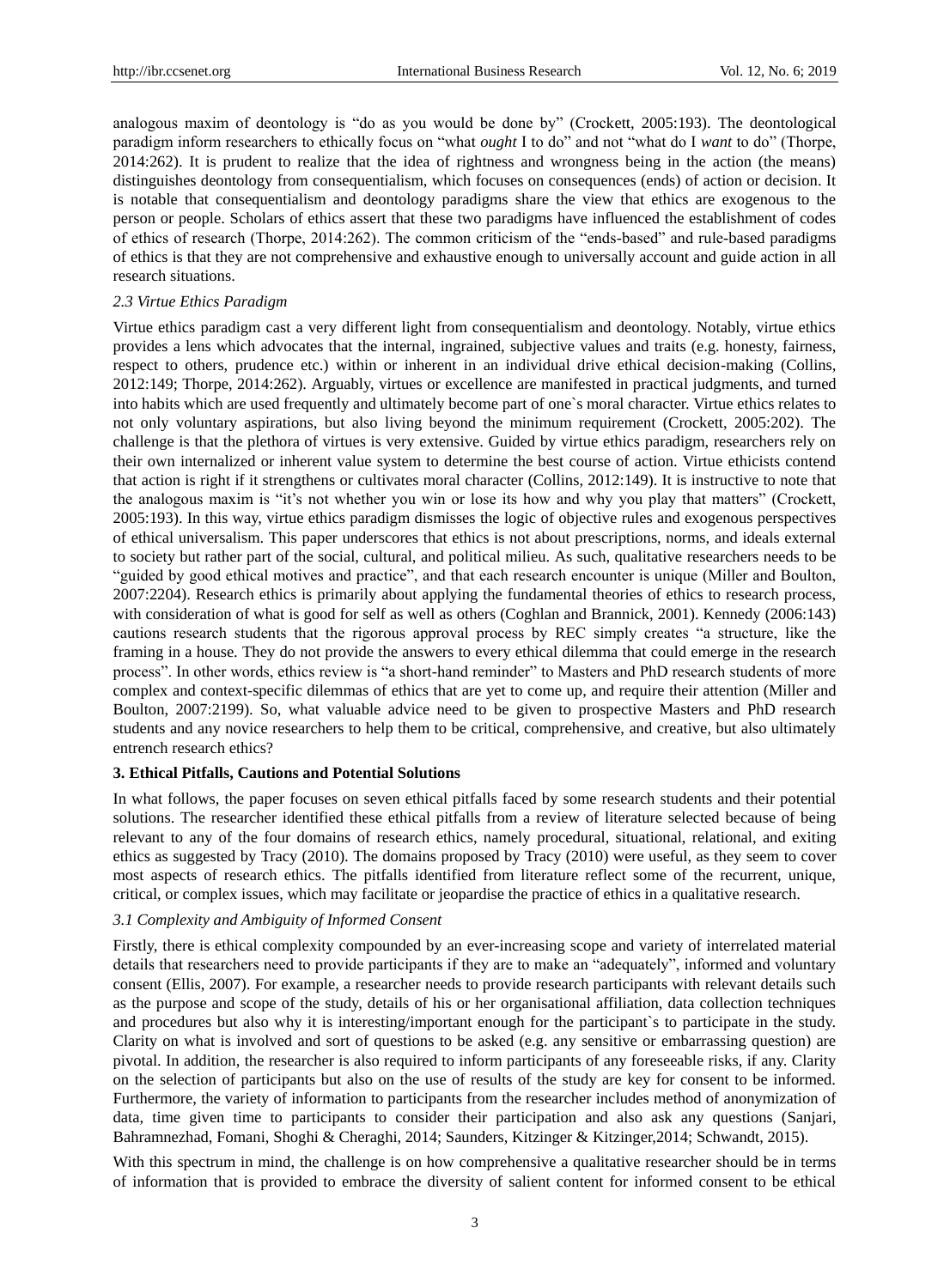(Schwandt, 2015:91-92). While a researcher cannot fully provide information of what they do not know will occur in future, it is equally impossible for participants to fully consent to what is not yet known, and presented to them.

Arguably, a set of three criterion is necessary to make informed consent valid (Miller and Boulton, 2007). Thus, valid, informed consent should be characterized by (1) provision of full and relevant information to inform decision to participate, (2) voluntary participation and (3) competence of participants to make such a decision. Ambiguity arises when consent that is granted is premised on provision of current information which happens to be incomplete; presupposed by insufficient understanding of the nature and purpose of a research, but also inadequate knowledge of how a particular qualitative research will proceed because of uncertainties .As long as neither the research student nor the participant is uncertain or not able to anticipate at the outset all the emergent aspects or how the qualitative study will unfold, one wonder if participants fully know what they are practically consenting to.

As qualitative research is tolerant to unanticipated changes, many codes of research ethics lack definitive or exhaustive guidance on the scope and variety of details to be given to research participants in order to get their informed consent (Martin & Marker, 2007). Ellis (2007:23) advises that the ethics radar of novice researchers needs to be aligned to the notion that "even when they do get consent from those in their study, they should be prepared for new complexities along the way". This is a very powerful caution to any unwary research student and novice researcher.

#### *3.2 Embedding Informed Consent as a Process Rather than an Event*

Consent in qualitative research may take the form of "general consent at the beginning" of the study or as an on-going and relational concept (Ellis, 2007:23). Indeed, some research students depict informed consent as a discrete "one-off" act, which is harmonious with the static, audit and accountability model (Vanclay, Baines & Taylor, 2013). Arguably, the conception of consent as a "once for all event" trivialize the value of consent especially in a research process which is less predictable and emergent. The critical question is how Masters or PhD research students ensure that participants have also consented to issues that arose after signing the consent form at the beginning of a study. To put it simply, research students face the ethical challenge of how voluntary informed consent procedures are adequately nuanced and sensitive to ethically important situations which unfold in a qualitative inquiry at different times (Miller & Boulton, 2007:2206). As a potential solution, Masters and PhD research students need to be ethically literate and creative to view consent as "re-negotiation and decision-making which involves participants" as the research process unfolds (Ellis, 2007:23). Certain stages at which informed consent is organized and negotiated with gatekeepers and participants are decipherable in a research (Miller &Boulton, 2007). While students identify some of these, they rarely document clearly the process of invitation (e.g. phone, face-to-face, written communication), the response from the participants, the questions asked and answers given, the negotiation of dates and times of interviews, and so on to reflect the "process" of what really happened. In the parlance of Guillemin and Gillam (2004), this is not just about procedural ethics (formal approvals for a study to commence) but rather process ethics (ethics in the course of practice). This is consonant with informed consent as a process and portrayal of on-going interaction to make sure that informed consent is valid (Miller & Boulton, 2007). On-going interactions between a researcher and participant is vital to ensure informed consent is validated by continued participation of participants in a study (Reid, Brown, Smith, Cope & Jamieson, 2018:70-74)

Some external examiners observe that research students pursue a narrow view of informed consent mostly limited to a specific stage at the start of the research relationship (Miller & Boulton, 2007). As post-data collection consent is also necessary, research students at every level and novice researchers have the moral imperative to initially alert participants that confidentiality might be discussed before, during and even after data collection. In this regard, Kaiser (2009) proposes a standardized post-interview confidentiality and consent form signed by every participant at the end of data collection, primarily to extend conversation beyond the initial consent form. One of the demerits of post-data collection consent is when key participants re-consider that their data already collected and analysed should no longer be part of the study (Thorpe, 2014). This raises ethical dilemma in terms of options such as continuing the study without data that is withdrawn or discontinuing the study. In particular, Kaiser (2009:1637) cautions researchers of potential obstacles such as the "lack of standardized process for obtaining additional consent". Without proper guidance, additional consent is unlikely to be obtained to ensure informed consent that is valid throughout the entire research process. It is advisable that research students go beyond the simplistic notion of an overly prescriptive informed consent at a particular stage that expire when data collection ends. The conception of informed consent as a process beyond data collection has a variety of implications. These may include cost of re-contacting participants but also perception of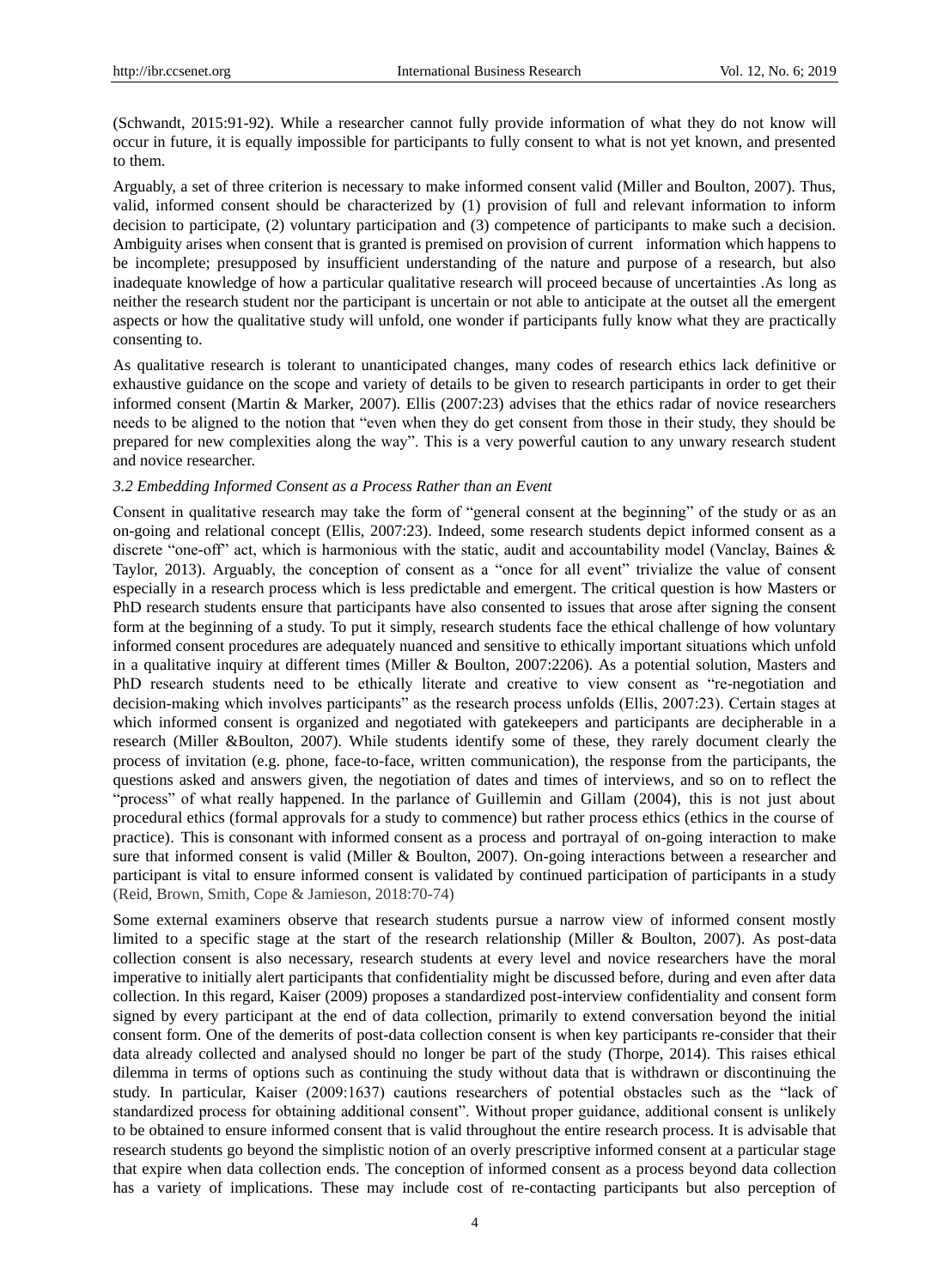unnecessary harassment or further intrusion. Research supervisors need to prepare research students to practice informed consent as a "process" which demands creativity. Informed consent is not a one off event scheduled before commencing the research voyage.

## *3.3 Navigating the Moral Conundrum of Unintentional Disclosure*

Fundamental to the relationship between a researcher and participant in a research context is the promise of confidentiality, anonymity and trust (Robertson, 2014). Often, unintended disclosure occur where there is trust and rapport built by a research student with participants in pursuit of participant`s freedom of expression, anonymity, openness and truth. In such relationship, research participants face the potential risk of unintentional disclosure or revelation of details about their organization, others but also themselves (e.g. commercial secrets, people`s private information, evidence of illegal activities or potentially embarrassing details) which may create discomfort or reputational damage if known by others (e.g. public or authorities). To be succinct, this represents a dialectical opposition for a researcher between "expression and protection" (Ellis, 2007:21). The ethical pitfall is that some Masters and PhD research students are rarely explicit not only when they encounter such dialectical opposition, but also how they deal with it.

Unintentional disclosure with potential to damage an individual participant or participating organisation presents ethical dilemmas for a researcher at three levels. Firstly, there is the level of a participating organization; especially that access is often premised on assured confidentiality, anonymity, and absence of harm (e.g. confidentiality agreements with company). Unintentional disclosure with potentially damaging information creates problems not only when one is studying another organization but also his or her own organization, management or colleagues (Reid *et al*., 2018:72-74). Secondly, unintentional disclosures also present ethical dilemmas at the individual participant level where signed informed consent, promise of anonymity and confidentiality plus rapport by the researcher gives participants a sense of protection such that they open up and speak freely with a researcher as a confidant (Ellis, 2007:23). Thirdly, the researcher faces the dilemma of whether to express unintentional disclosures as reality or protect an organisation and research participants. For example, a research student may face a variety of potential risks (e.g. witch-hunting and sour work relations with colleagues as participants) if damaging, unintentional disclosures about colleagues are reported as findings of a research even if they are anonymized.

This moral conundrum invokes the question of whether Masters and PhD research students simply use unintentional disclosure just like any data revealed to them voluntarily by participants or not. Another interesting question is whether these research students pursue expression or protection in reporting potentially damaging unintentional disclosures in a study. At the backdrop of all this is an ethical obligation of research students towards research participants such that some of them report the use of member check to seek consent on what aspects of unintentional disclosures may be used or not without compromising the findings. However, member check or respondent validation is often used by research students as an epistemological tool to ensure research quality (e.g. used to solicit feedback on researcher`s findings, unearth nature of disagreement and their reasons such as error of interpretation, fear of financial or reputational damage if findings are publicized) and seek further clarity (Schwandt, 2015:195-196). While member check is also a potentially strong ethical tool to uphold the truth, some Masters and PhD research students are not clear on how they use it to deal with instances when a participating organization disagree with all or some findings not because they are not true, but other reasons. Research educators need to train students on how member check is also an ethical act to uphold nothing but the reality or truth in the face of irreconcilable disagreements between a researcher and participants or a participating organization. It is vital that the way Masters and PhD research students deal with unintentional disclosure should enhance rather than compromise accurate portrayal of reality.

In extreme circumstances where unintentional disclosure reveal evidence of illegal activity, novice researchers are advised that they have an obligation to breach participant confidentiality and anonymity. This has connotations of betrayal of participants by a researcher who initially made assurances of full and not partial confidentiality (Pollock, 2012:2-5). On the other hand, it would also be unethical not to disclose illegality. In instances of moral conundrum, a researcher has to rely on his philosophical understanding of ethics to make best judgement possible, informed by knowledge of a particular context and debates relating to each case (Pollock, 2012).

#### *3.4 Disguise or Destroy: Dealing with Deductive Disclosure*

Deductive disclosure is also another ethical challenge that research students grapple with on their research voyage. This occurs when traits (e.g. age, gender, number of years of experience etc.) of individuals or groups are identifiable in a research by self or others even if real names are not used (Ellis, 2007; Saunders *et al*., 2014).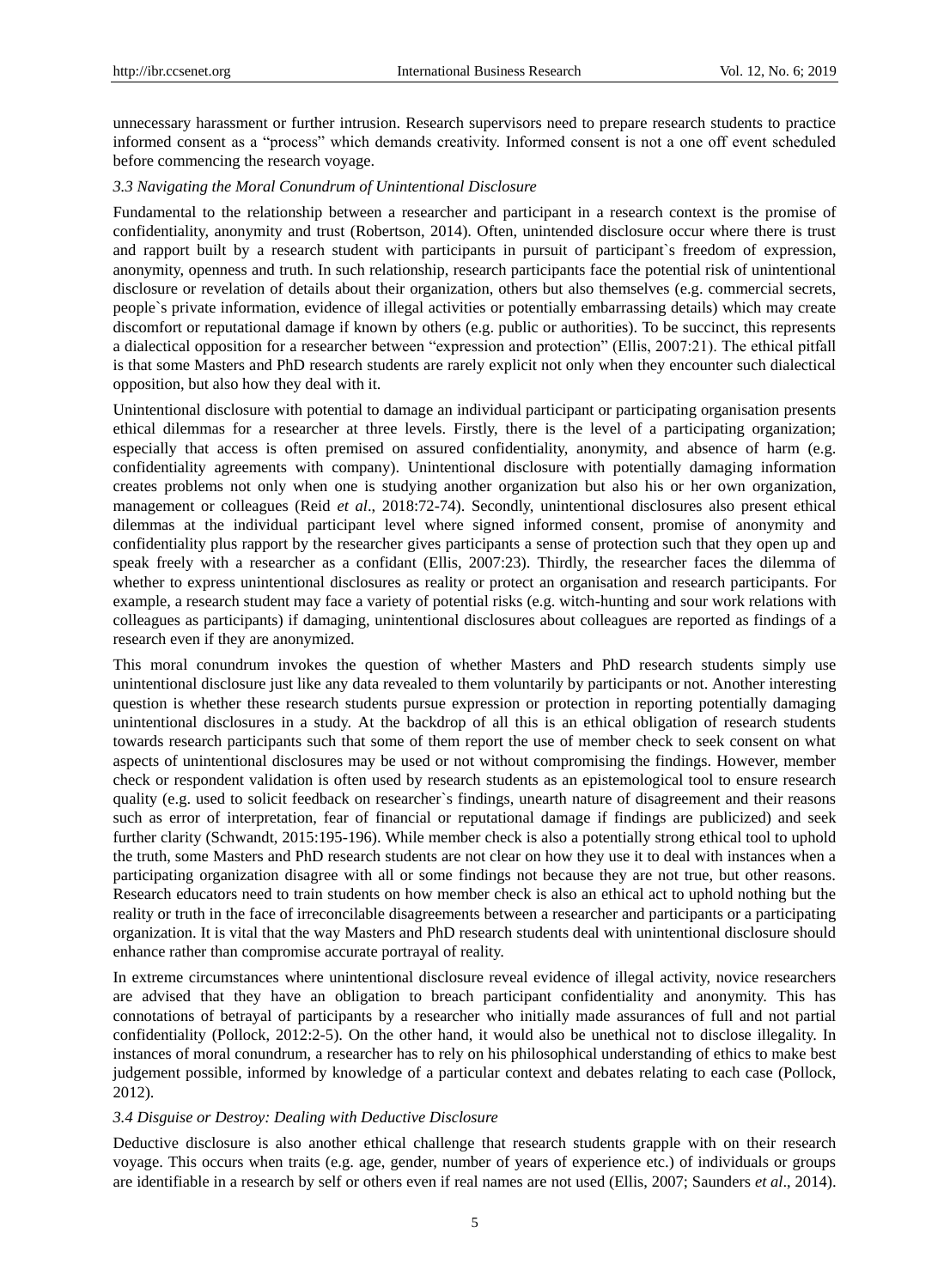Christians (2007) highlighted that watertight confidentiality has proved to be impossible in some instances while the reader sometimes recognize pseudonym and disguised locations.

In this regard, anonymity works as far as local people have no objection and cannot be bothered by what is written or there is little scrutiny from outsiders(Walford,2005:86). Inevitably, some scholars deride that anonymity is more of a strategy to gain access as "pseudonyms act to protect people and organization when there is little to protect them from" (Walford, 2005:88).

Anonymity in practice cannot be totally "blanket" (e.g. use of pseudonyms or replacing identifiers to disguise every identifying detail) (Schwandt, 2015; Walford, 2005). As there are multiple clues to a person`s identity (e.g. process of elimination may be used to identify others etc.), it is always not easy for a researcher to predict which data will lead to identification and require anonymization. While greater level of anonymization seems desirable to avoid deductive disclosure, it also poses the risk of making data less useful because of de-contextualization and "decoupling of events from history and geographically specific location (Nespor, 2000:549). Some research students encounter the ethical ambiguity of how much disguising of details in data actually enhances confidentiality or destroys the meaning of data. In this regard, Masters and PhD research students and novice researchers need to be mindful that anonymity is essentially a "balancing act of compromising some integrity of data to make the most of anonymity and at other times risk anonymity to enhance integrity of data" (Saunders *et al*., 2014:12). This epitomizes the ethical conflict between conveying rich, accurate, and contextualized details of reality on one hand, and de-contextualization to avoid deductive disclosure on the other. Kaiser (2009:1635) lament that literature and some codes of ethics do not offer specific and practical guidance to novice researchers on how to deal with this ethical tension. This matter deserves urgent attention of research educators if they are to develop students with capacity to conduct ethically sound research.

#### *3.5 Dialectic Between Participant`s Desire for Recognition and Greater Confidentiality*

The researcher-centred approach to select aspects of a person`s story to modify in order to make the research participant unrecognizable to others when the report is published has ethical challenges (Wiles Crow, Heath & Charles, 2008:422). Disguising of research participant`s voice and identifying details to comply with confidentiality is sound; but it may also conflict with participant`s desire for greater recognition in their story especially when it is a positive one (Wiles *et al*., 2008:422). Concisely, there are dialectical opposites of "participant`s desire or right for greater recognition" on one hand, and "anonymity by default" on the other (Wiles *et al*., 2008:422). How this is dealt with is critical. More importantly, any research student need to be ethically sensitivity to ensure that his or her role in "disguising" data does not impede participant`s desire for recognition.

Renegotiation of participants" desire for anonymity or full recognition needs to be open throughout the research voyage, even if there is anonymity agreed at the start of the study (Parry & Mauthner, 2004). This echoes the value of informed consent as an ongoing process of negotiation of the terms of agreement as the study progresses to ensure that the participant`s greater desire for recognition is not compromised. This means re-contacting participants and getting additional or re-envisioned, informed consent based on details and a wider range of confidentiality options e.g. recognition of participants (Kaiser, 2009:1637). In the foreground of considering full recognition of participants, it is imperative that the researcher clearly advises the participant of how their full recognition as research participants relates to the ethical obligation of a researcher to avoid or minimize harm to participants because of participation in a study.

## *3.6 Researcher Role Conflict*

A research student may have a variety of formal and informal roles in a research context, which may have impact on a variety of issues on research ethics (Reid *et al*., 2018:69-75). For example, some MBA research students may specifically introduce themselves as researchers of their own organizations. In such relationship, participant may see the research students in two ways, as a manager and a researcher. Commonly, participants have problems to detach the manager from the research students. Thus, a hierarchical relationship prevails which predates the research and is durable beyond the research period (Sultana, 2007).

These multiple identities, power, and relational dynamics in a study affect the freedom of participants to be more open in the interviews (e.g. sensitive on what to divulge or censure). The researcher may see the need for intervention or provision of managerial advice when work-related problems are raised during interviews with a junior employee (Reid *et al*., 2018:69-74). Except in action research where there are specific participatory guidelines to avoid this, the paradox is that every intervention reinforces the power dynamics, role of manager, rather than that of a researcher (Reid *et al*., 2018:71-74). Alternatively, there is a risk that every failure to intervene may potentially decrease the participant`s perception of the manager as a responsible and powerful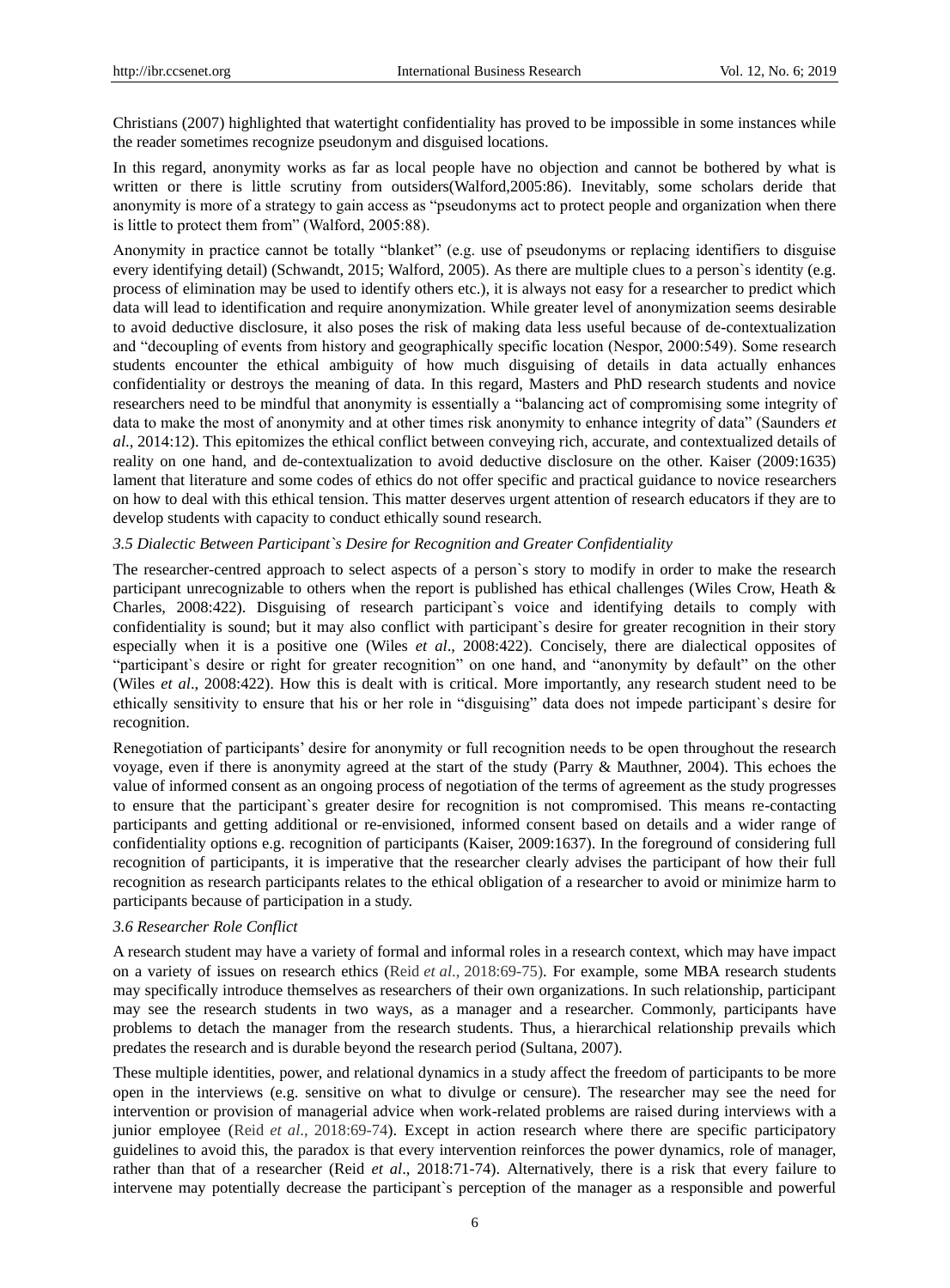advocate on their behalf. This posits an ethical conundrum to some research students in terms of how to deal with role conflict in a research. The ethical pitfall is manifested when a research student fail to report and reflect on when any of his or her role in a research context affected the qualitative research voyage (Strauss & Corbin, 1990:186-188).

Furthermore, some research students have friends in their respective organizations who may sometimes be part of research participants (Taylor, 2011:3-12). In this regard, a less hierarchical and multi-faceted relationship prevails. The role of a researcher who is also a friend may shape the researcher`s work, degree of bias, and his or her positioning in the field (Ellis, 2007:4). For example, the researcher may face the difficulty of distinguishing data gathered in conversations with the same person as a friend from what is collected in a designated research-participant context (Ellis, 2007). Furthermore, research participants who are friends of a research student may have expectations of a "friendly", "insider", and more sympathetic researcher (e.g., who has contextual knowledge that pre-dates the research) (Taylor, 2011:3-12). Profoundly, "the problem is not about being friends with participants, but rather acting as a friend and not yet living to the obligation of friendship" (Ellis,2007:13). While sociology, anthropology, and medicine have grappled with the ethical quandary of insider friendships and intimacy between participant and researcher, there is little discussion and guidelines on how to deal with these expectations particularly within management research to inform research students and novice researchers. If the researcher is an insider, it is very possible that the narrative of the student as a researcher and the researched may be entwined (Taylor, 2011:9). This raises ethical pressure or potential for bias, misrepresentation and misinterpretation by a researcher to portray not only the self but also his or her own organization in favourable light [\(Sanjari](https://www.ncbi.nlm.nih.gov/pubmed/?term=Sanjari%20M%5BAuthor%5D&cauthor=true&cauthor_uid=25512833) *et al*., 2014). As some Masters and PhD research students also conduct research in contexts other than their workplaces, they also assume other roles such a (a) stranger, (b) visitor, and (c) initiator [\(Sanjari](https://www.ncbi.nlm.nih.gov/pubmed/?term=Sanjari%20M%5BAuthor%5D&cauthor=true&cauthor_uid=25512833) *et al*.,2014; Reid *et al.*, 2018). Overall, the role that a research student adopt in a research context intersect with research relationships and consequently affect the research process in ways that need clarity in the dissertation. As a potential way of addressing researcher role conflict, research students need to engage in a process of self-regulation and active reflection regarding each of the roles that they may have in a research context and explicitly report on how these affected them and others in the research process (Strauss & Corbin, 1990:186-188).

## *3.7 Difficulty of Embedding Researcher Reflexivity*

Phelan and Kinsella (2013:88) are explicit that "discussing reflexivity in relation to ethics and research is easy…. enacting reflexivity in our everyday research practice is far more challenging". Sultana (2007:376) asserts that reflexivity in research is about active "reflection on self, process, and representation, and critically examining power relations and politics in the research process, researcher accountability in data collection and interpretation". On the other hand, reflection is different as it means 'thinking about', and sometimes connotes introspection of an isolated mind in an attempt to address researcher prejudice (Finlay, 2002). While reflection is less interactive, reflexivity at the other end is a more active, intersubjective process, which has learning aspects. This paper upholds the view of reflexivity suggested by Robson (2002: 22).Thus, reflexivity is…an awareness of the ways in which the researcher as an individual with a particular social identity and background has an impact on the research process. It is also noteworthy that reflexivity is characterized as a "methodical process of on-going questioning of the doing of research and also learning about self as a researcher, research participants, others, and the research context which illuminates meanings about personal, theoretical, ethical, and epistemological aspects of the research process" (Kanyangale & Pearse ,2012). According to Tracy(2010:837-851), ethics is not only about procedural ethics, but also situational ethics(which require reflexivity to deal with unanticipated ethical questions due to the specific nature of the research context ), ethical relationships (e.g. managing multiple identities of the researcher and dynamic researcher-participant relationships) and ethical ethics of anonymity and confidentiality in disseminating findings.

In research reports, it is advisable that Masters and PhD research students are explicitly reflexive on their own values, professional background, positionality, or subjectivity (Reid *et al*., 2018). In many instances, there is limited evidence in research reports of some research students that adequately reflect on (1) what they have learnt about themselves as individuals and professionals, (2) what they have learnt about the content, (3) but also what they have learnt about the research process itself (Robson, 2002). In short, there is lack of evidence manifesting sensitivity to the ways in which the researcher (e.g. role of his or her prior assumptions, biases) and the research process have shaped the collected data (Ellis, 2007; Sultana, 2007). It is important that researcher plainly indicate their prior assumptions at the outset of any research report to enhance credibility (Strauss & Corbin, 1990:186-188).

In general, the recognition that literature lacks prescription on specific types of ethical responses to research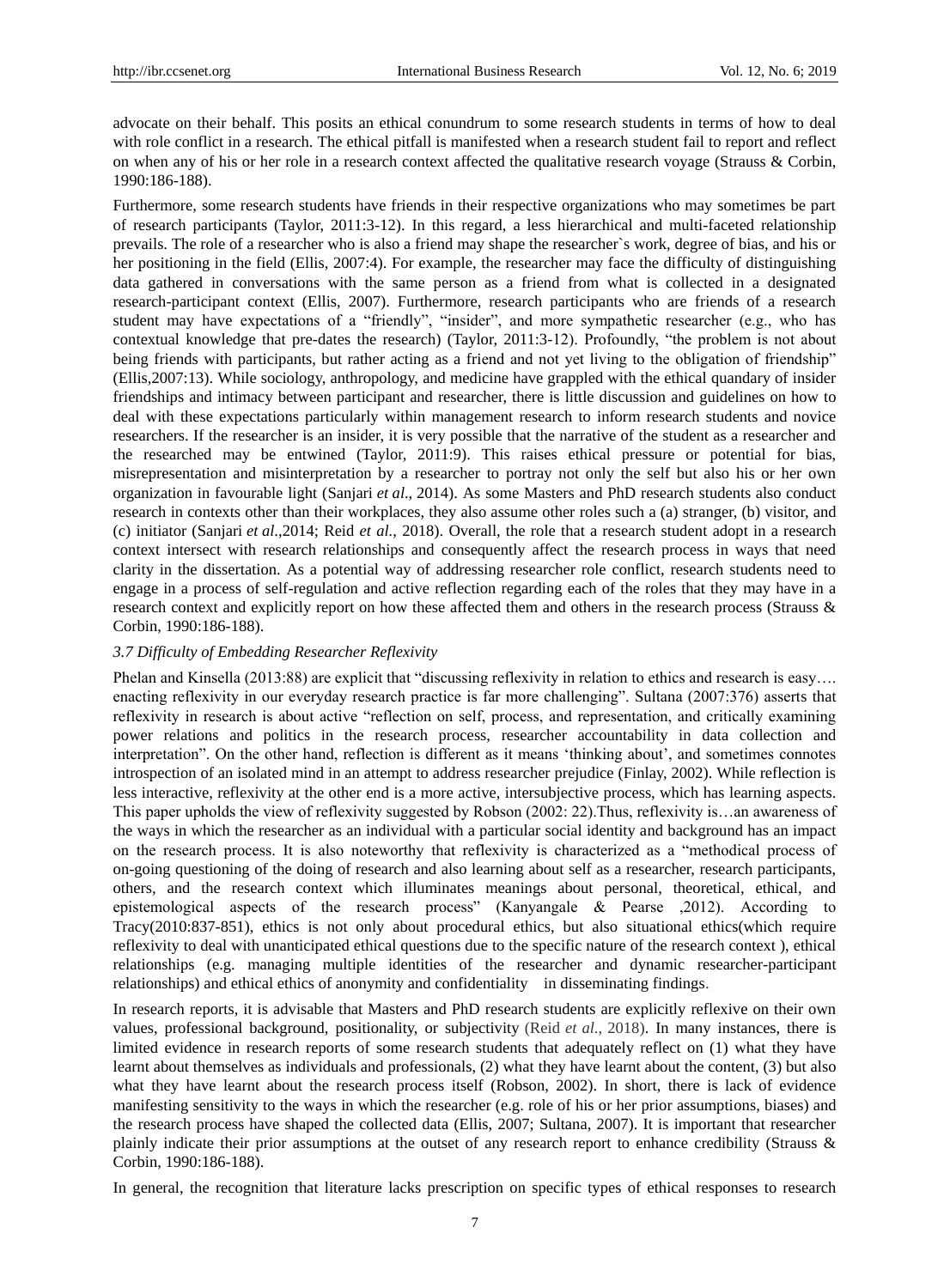situations that emerge in the complex and social context of qualitative research compounds the struggle to embed reflexivity in research (Phelan & Kinsella, 2013:88). Subsequently, Masters and PhD research students are cautioned to reflect-in-action and also reflect-on-action as ethical guidelines fail to offer any explicit guide on how to be reflexive in order to embed situational ethics (Guillemin & Gillam,2004; Kanyangale & Pearse,2012). The prescriptive, analytical, and regulatory procedures of ethics cannot help a researcher to anticipate and reinforce exhaustively researcher reflexivity (Guillemin & Gillam, 2004; Tracy, 2010). As such, researchers need to combine ideals of research ethics with reflexivity (Reid *et al*., 2018). This is a valuable contribution to the scholarship of how research students endeavour to practice ethics that permeates research, and ultimately demystify the difficulty of ethical research practice by students. After all this, one may ask: what are the implications of these ethical pitfalls and challenges on the development of research skills by research educators?

#### **4. Implications for Research Praxis and Education**

There are three notable research implications for research educators, Masters and PhD research students, and novice researchers. Firstly, the paper has highlighted that effort to embed ethics in research by students should go beyond rigorous procedures and regulation, exemplified by the gate-keeping exercise by REC. Theories on ethics and researcher reflexivity are vital. Thorpe (2014:262) agrees that "rigid adherence to any ethical code, whether deontological or consequentialist, would seriously restrict the scope for action" when an ethically important moment arises in a research process. In this respect, it is prudent that research educators re-visit the content that is taught in the module of research methods to research students to include paradigms of ethics in general (e.g. consequentialism, deontology, and virtue ethics). This is vital to ensure deep understanding of philosophical thinking behind research ethics in a qualitative research so that any Masters and PhD research student and novice researcher can meaningfully practice ethics in any unforeseen, complex, and social aspects of qualitative research process. Without robust philosophy on research ethics, two issues are evident. First, the technicalities of doing research ethics or getting ethical clearance approval will remain inadequate to prepare Masters and PhD research students to deal with novel aspects of research ethics. Second, these research students may have problems to notice when they have actually fallen into ethical pitfalls during a research process, and subsequently how to deal with them. Passive learning, but also inadequate experiential learning evident in traditional teaching methods such as lecturing are not very helpful for post-graduate research students to acquire practical skills to deal with some of the ethical pitfalls when encountered in a qualitative study. While the cognitive understanding of the philosophy of ethics and research ethics by students through classroom interactions between research teacher and student is pivotal, there is also need for carefully designed variety of interactive, hands-on and active learning experiences in which students engage with real research participants as part of research methodology as a practice. There is need for students to develop in all the four domains of ethics as highlighted by Tracy (2010), namely, procedural ethics, process ethics, situational ethics, and ethical relationships in research.

Secondly, it is imperative for researchers to undertake empirical studies of student`s challenges in embedding research ethics in qualitative research. These studies may privilege the viewpoint of new graduates or those who examine the research outputs of postgraduate students to offer potential solutions to ethical pitfalls.

Lastly, the praxis of research ethics in a qualitative research needs an interplay of the trinity involving: (1) robust ethical review and regulatory process by REC, (2) researcher`s firm grasp of theories of ethics and research ethics, and (3) ethical researcher reflexivity. An over- emphasis on one aspects of this trinity at the expense of the others may jeopardise overall research ethics. As this trinity is proposed as core to the praxis of research ethics, there is need for research educators and practitioners to delve into how the interplay of theory, REC review and approval of research ethics applications, and researcher reflexivity comes together to make research ethics a reality in a study. Research educators have absolutely no option but centralize better understanding of the philosophy or theories on ethics as a primary foundation if more Masters and PhD research students are to demonstrate mastery in the praxis of research ethics in qualitative research.

## **References**

- Christians, G. (2007). Cultural Continuity as Ethical Imperative. *Qualitative Inquiry, 13*(3), 437-444. https://doi.org/10.1177/1077800406297664
- Coghlan, D., & Brannick, T. (2001). *Doing Action research in your own organization*. London, England: Sage Publication.
- Collins, D. (2012). *Business Ethics: How to Design and Manage Ethical Organisations.* New Jersey, NJ: John Wiley and Sons, Inc.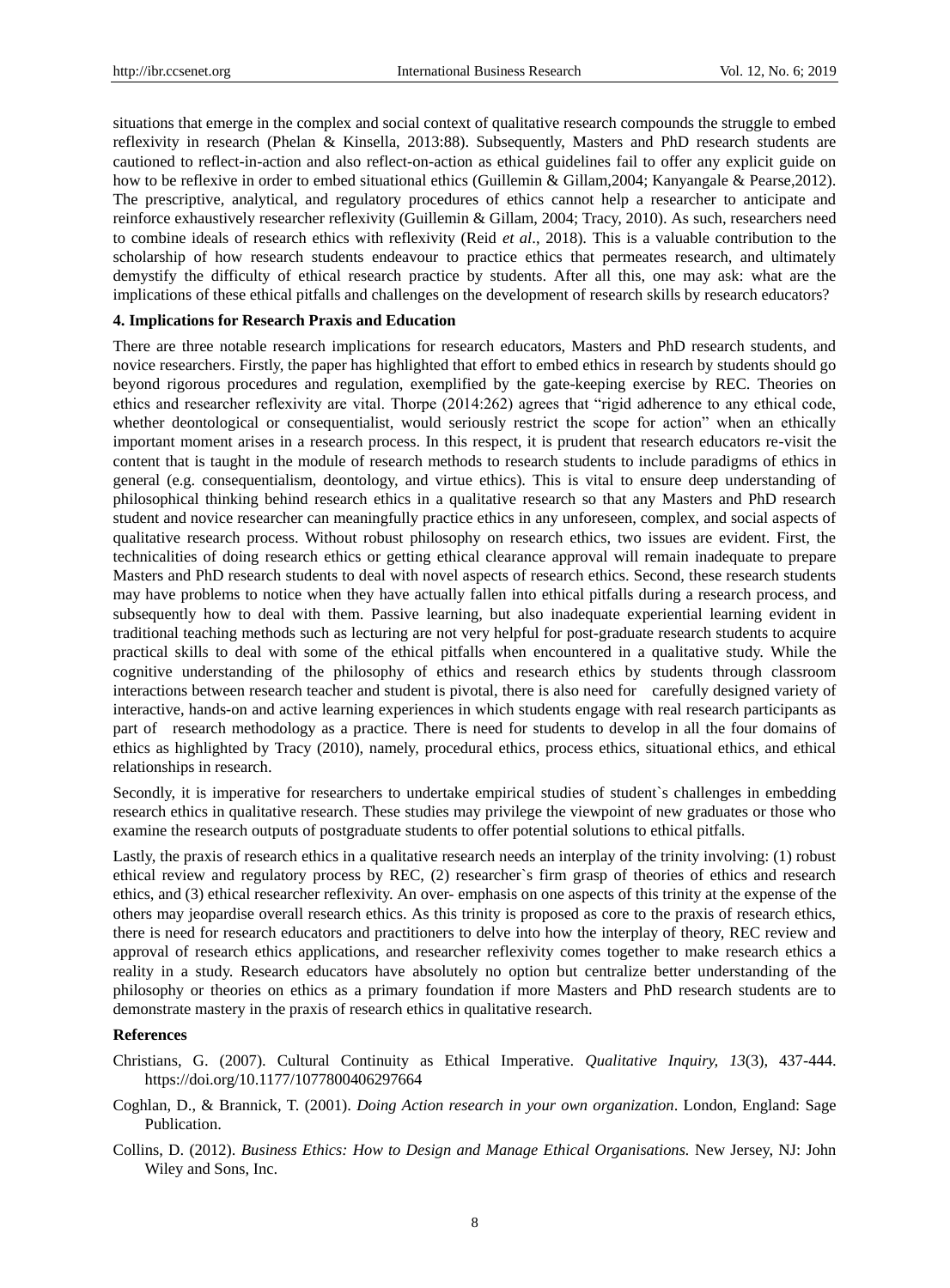- Crockett, C. (2005).The Cultural paradigm of Virtue. *Journal of Business Ethics*, *62*,191-208. https://doi.org/10.1007/s10551-005-0190-8
- De Klerk, J. J. (2017). The Devil Made Me Do It: An inquiry Into the Unconscious "Devils Within" of Rationalized Corruption. *Journal of Management Inquiry*, *26*(3), 257-269. https://doi.org/10.1177/1056492617692101
- Ellis, C. (2007). Telling Secrets, "Revealing Lives: Relational ethics in Research with Intimate Others". *Qualitative Inquiry*, *13*(1), 3-29. https://doi.org/10.1177/1077800406294947
- Finlay, L. (2002). "Outing" the researcher: the provenance, process, and practice of reflexivity. *Qualitative Health Research, 12* (4), 531-545. https://doi.org/10.1177/104973202129120052
- Guillemin, M., & Gillam, L. (2004). Ethics, reflexivity, and ethically important moments in research. *Qualitative Inquiry, 10* (2), 261-280. https://doi.org/10.1177/1056492617692101
- Kaiser, K. (2009). Protecting Respondent Confidentiality in Qualitative Research. *Qualitative Health Research, 19* (1), 1632-1641. https://doi.org/10.1177/1049732309350879
- Kanyangale, M., & Pearse, N. (2012). *Weaving the Threads of Reflexivity: Coming to terms With Grounded Theory.* Proceedings of 11<sup>th</sup> European Conference on Research Methods in Business and Management Studies, University of Bolton, UK, 28-29 June, 2012:190-198.
- Kennedy, J. (2006). Grey matters: Ambiguities and Complexities of ethics in research. *Journal of Academics Ethics, 3*, 143-158. https://doi.org/10.1007/s10805-006-9011-7
- Martin, J., & Marker, D. (2007). Informed consent: Interpretation and practice on social surveys. *Social Science & Medicine*, *65*, 2260-2271. https://doi.org/10.1016/j.socscimed.2007.08.004
- Miller, T., & Boulton, M. (2007). Changing constructions of informed consent: Qualitative research and complex social worlds. *Social Science and Medicine*, *65*, 2199-2211. https://doi.org/10.1016/j.socscimed.2007.08.009
- Mondal, A. L. (2016). Mill"s Critique of Bentham"s Utilitarianism. *International Journal of Philosophy Study*, *4*, 13-21. https://doi.org/10.14355/ijps.2016.04.003
- Nespor, J. (2000). Anonymity and place. *Qualitative Inquiry*, *6*(4), 564-569. https://doi.org/10.1177/107780040000600408
- Parry, O., & Mauthner, N. (2004). Whose data are they anyway? Practical, legal and ethical issues in archiving qualitative research data. *Sociology*, *38*, 139-152. https://doi.org/10.1177/0038038504039366
- Phelan, S., & Kinsella, E. (2013). Picture This…Safety, Dignity, and Voice-Ethical Research with Children: Practical Consideration for the Reflexive Researcher. *Qualitative Inquiry*, *19*(2), 81-90. https://doi.org/10.1177/1077800412462987
- Pollock, K. (2012). Procedure versus process: ethical paradigms and the conduct of qualitative research. *British Medical Ethics*, *13*(35), 2-12. https://doi.org/10.1186/1472-6939-13-25
- Reid, A. M., Brown, J. M., Smith, J. M., & Jamieson, S. (2018). Ethical dilemmas and reflexivity in qualitative research. *Perspectives on Medical Education*, 7, 69-75[. https://doi.org/10.1007/s40037-018-0412-2](https://doi.org/10.1007/s40037-018-0412-2)
- Robertson, M. (2014) The Case for Ethics Review in Social Sciences: Drawing from Practice at Queen Mary University of London. *Research Ethics, 10* (2), 69-76. https://doi.org/10.1177/1747016113511177
- Robson, C. (2002). *Real World Research (2nd ed.).* Oxford, London: Blackwell Publishers.
- [Sanjari,](https://www.ncbi.nlm.nih.gov/pubmed/?term=Sanjari%20M%5BAuthor%5D&cauthor=true&cauthor_uid=25512833) M., [Bahramnezhad,](https://www.ncbi.nlm.nih.gov/pubmed/?term=Bahramnezhad%20F%5BAuthor%5D&cauthor=true&cauthor_uid=25512833) F., [Fomani,](https://www.ncbi.nlm.nih.gov/pubmed/?term=Fomani%20FK%5BAuthor%5D&cauthor=true&cauthor_uid=25512833) F., [Shoghi,](https://www.ncbi.nlm.nih.gov/pubmed/?term=Shoghi%20M%5BAuthor%5D&cauthor=true&cauthor_uid=25512833) M., & Cheraghi, M. (2014). Ethical challenges of researchers in qualitative studies: the necessity to develop a specific guideline. *Journal of Medical Ethics and History of Medicine*, *7*(14), 1-6. https://doi.org/10.5539/gjhs.v6n5p301
- Saunders, B., Kitzinger, J., & Kitzinger, C. (2014). Anonymising interview data: challenges and compromise in practices. *Qualitative Research*, 1-17. https://www.ncbi.nlm.nih.gov/pmc/articles/PMC4582834/
- Schwandt, T. A. (2015). *The Sage dictionary of qualitative inquiry (4th ed.).* London: Sage Publications.
- Strauss, A., & Corbin, J. (1990). *Basics of Qualitative Research: Grounded theory procedures and techniques*. Newbury Park: Sage Publications.
- Sultana, F. (2007). Reflexivity, Positionality and Participatory Ethics: Negotiating Fieldwork Dilemmas in International Research. *An International E-Journal for Critical Geographies*, *6*(3), 374-385.